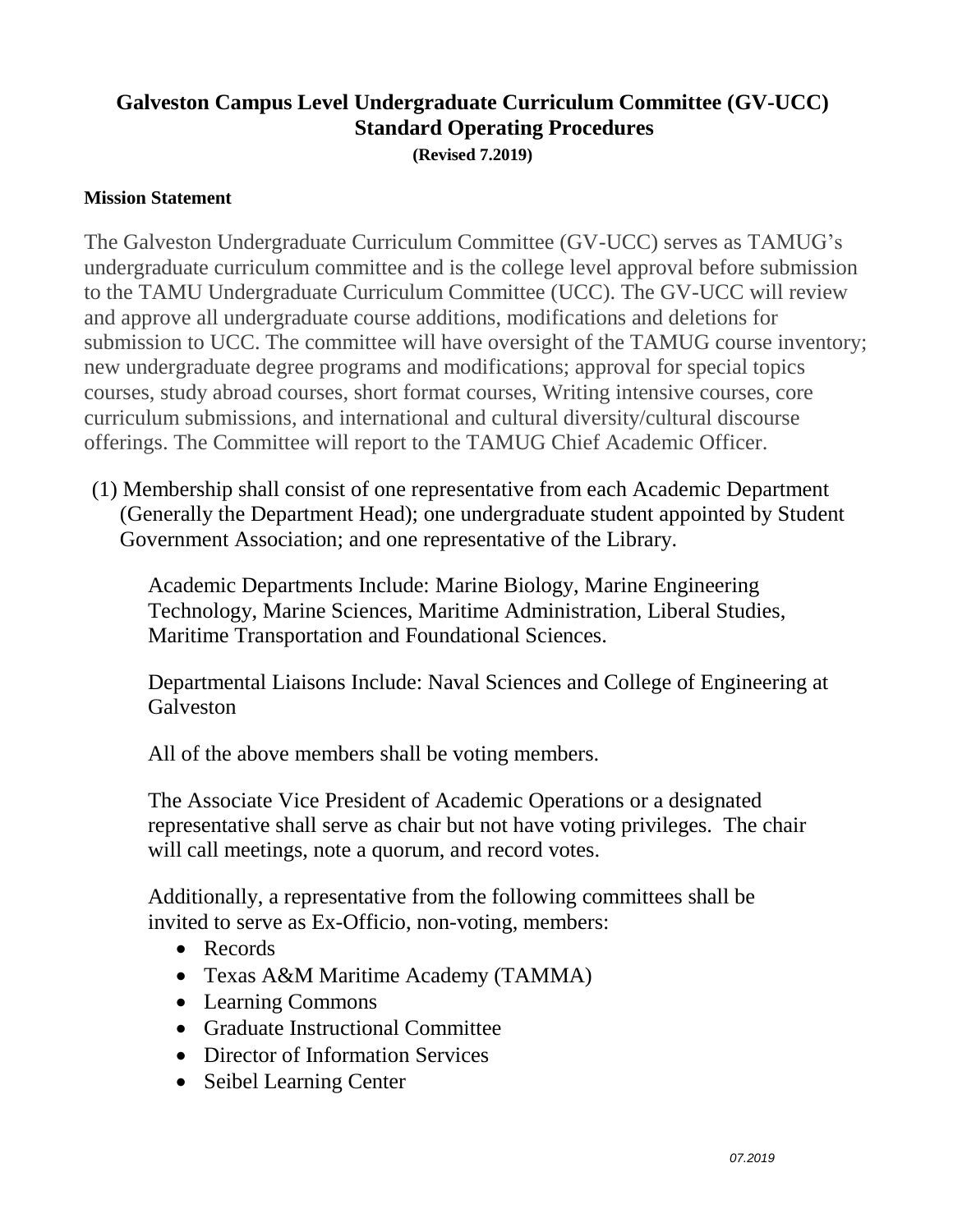- (2) The GV-UCC shall review all proposed courses, programs, and changes to existing courses and programs at the undergraduate level.
- (3) Items requiring vote include New Courses, Course Withdrawal, Change in Courses and Change in Curricula for the Galveston Campus. This process will include modifications to the Texas Higher Education Coordinating Board course inventory for the Galveston Campus. These items may be approved, not approved, approved with changes, referred to an electronic (e-vote, see item 12) prior to the deadline to submit to College Station UCC, or postponed to a certain time (later in the agenda or another meeting, see item 12). Each item must receive a simple majority from voting members vote to pass.
- (4) The GV-UCC shall meet monthly at a convenient and regular time to ensure all members may attend. At least half (50 percent) of Academic Department approvers or Designated Delegates (refer to (1)), must be in attendance to constitute a quorum. Department Liaisons will not be counted for the quorum. The Department representative or delegate as defined by the department at the beginning of the academic year must be present for agenda items from that Department to be considered. Further, in an effort to foster collegiality any other business impacting a department not present shall not be voted upon unless that department is notified and sends a delegate to vote on the matter.
- (5) All courses must be approved by the GV-UCC before seeking approval such as Writing/Communication Intensive, International & Cultural Diversity, Cultural Discourse, Study Abroad, Short Format, Distance or Core Curriculum courses by respective committees and College Station UCC.
- (6) Letters of support from all academic programs (including letters of support for TAMU courses to TAMUG inventory) affected by curricular changes, such as withdrawal of an existing course, addition of a prerequisite to an existing course, or a proposed new course and /or program shall be provided to GV-UCC by the department bringing the item(s) forward. The GV-UCC will monitor curricular duplication and work to minimize unforeseen consequences of curricular decisions across campus.
- (7) "Stacked" graduate-undergraduate courses will only be considered for approval under exceptional circumstances (e.g., field-based, study abroad courses that offer HIL experiences to a select group of students). The instructor of record must be a member of the Graduate Faculty, and demonstrate how the course advance graduation rate, contributes to strategic goals of the Campus, etc. The course's syllabus must clearly indicate the additional work required for the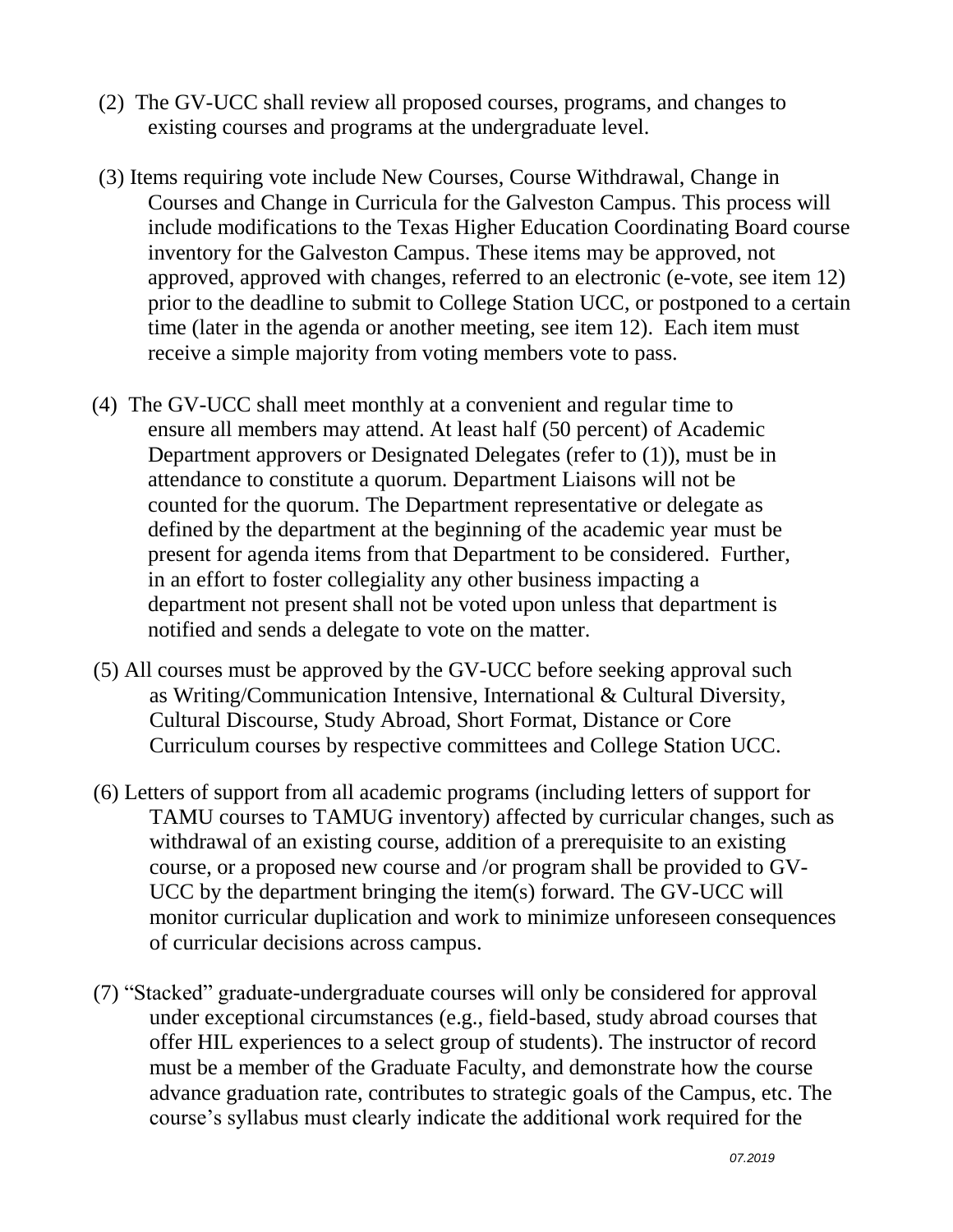graduate students. This can be accomplished by a single syllabus with rigorous graduate activities outlined in the combined syllabus; or by two separate but cross referenced syllabi. In this latter case, both syllabi must be submitted at the same time to the GV-UCC and the Galveston Graduate Instructional Committee (GV-GIC) with representatives from the appropriate Department both informed and prepared to defend the proposals.

- (8) Cross-listed courses require individual sets of approval forms. Adding a crosslisting to an existing course only needs to be considered by the GV-UCC if the course is a new course. For example, on the December, 2010 GV-UCC agenda, JOUR 230 was proposed and approved as a new course and cross-listed with COMM 230, an existing course. Only JOUR 230 was on the agenda for approval since COMM 230 was already an approved course and adding the cross-listing is considered an editorial change. Cross-listed courses should be in compliance with information in the resource section of the Curricular Services Web site.
- (9) Approval of research and problem-based credit hours (285; 485; 484; 291; 491) and exploratory new courses (289; 489) require the GV-UCC approval. However, each Department may have their own intra-Department approval process for such courses through Department-level curriculum committees, department heads, and the Executive Vice President of Academic Affairs and Chief Academic Officer, Associate Provost.
- (10) The GV-UCC shall operate under these rules: Generally, ten working days prior to meeting (e.g., Wednesday prior to a Friday meeting the following week) voting and non-voting members may receive the agenda as a digital file easily searched and, however, all materials will be in CARs necessary to complete an informed review. Agenda items may be added under unusual circumstances such as when coordination with a department off campus is needed. Members must submit comments and suggestions for improvements 72 hours before the GV-UCC meeting in order to constitute a Consent Agenda for items to be considered without discussion. Items on the Consent Agenda designated for approval may be challenged at the meeting by a motion from a Committee Member with a second from a second Committee Member.
- (11) The Chair and Vice-Chair may elect to hold an electronic vote (e-vote) meeting when agenda items are minimal and there are no pending deadlines. An e-vote for a specific agenda item with an extremely tight deadline will be used as deemed appropriate and voted by the committee. E-votes by the committee are sent to the Secretary for compilation. The Chair and Vice-Chair are notified and the agenda item either passes or fails based on the e-votes received.